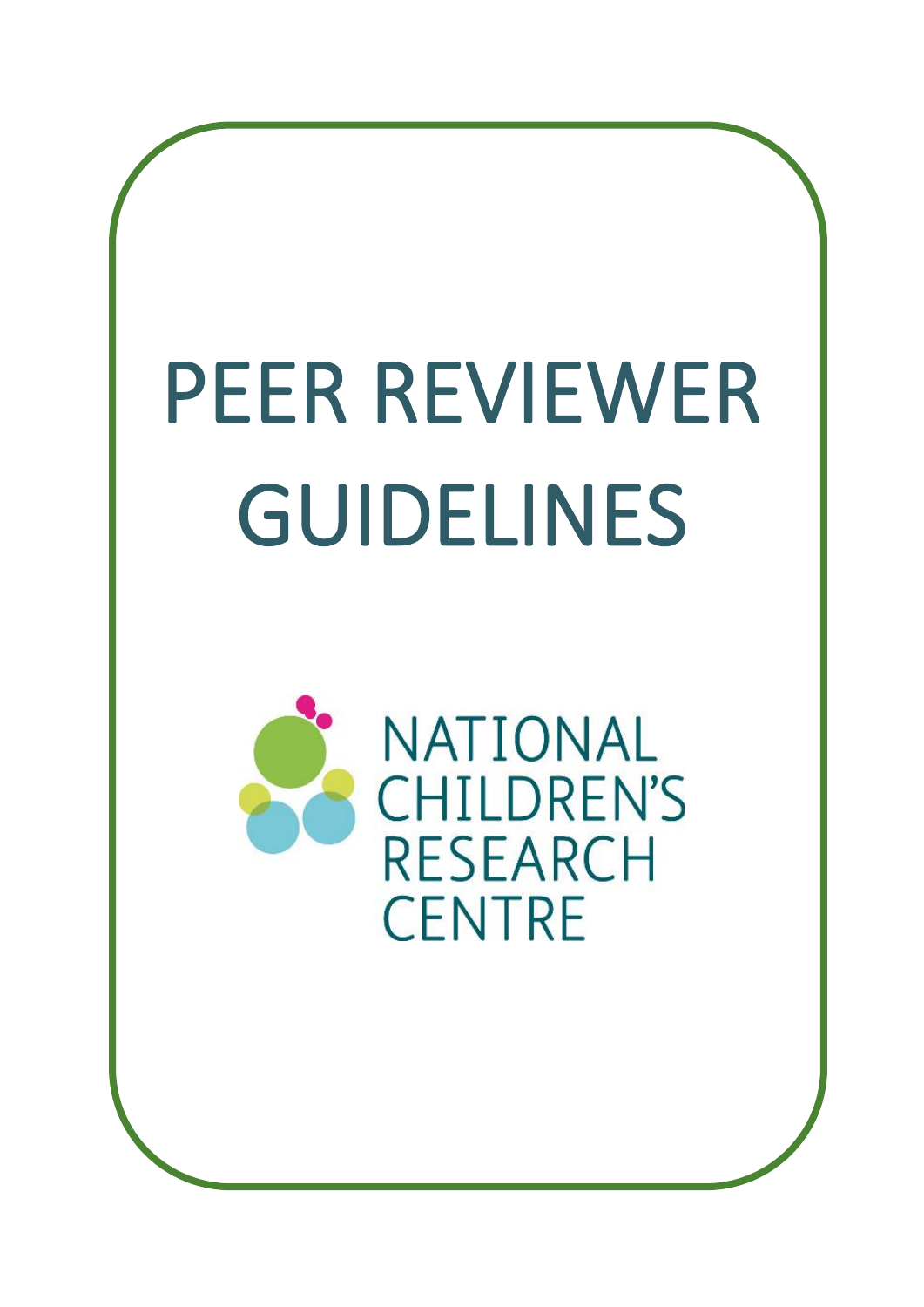# **TABLE OF CONTENTS**

| 1             |       |  |  |
|---------------|-------|--|--|
| $\mathcal{L}$ |       |  |  |
|               | 2.1   |  |  |
|               | 2.2   |  |  |
|               | 2.2.1 |  |  |
|               | 2.2.2 |  |  |
| 3             |       |  |  |
|               | 3.1   |  |  |
|               | 3.2   |  |  |
| 4             |       |  |  |
|               | 4.1   |  |  |
|               | 4.2   |  |  |
| 5             |       |  |  |
| 6             |       |  |  |
|               | 6.1   |  |  |

D

 $\overline{\phantom{a}}$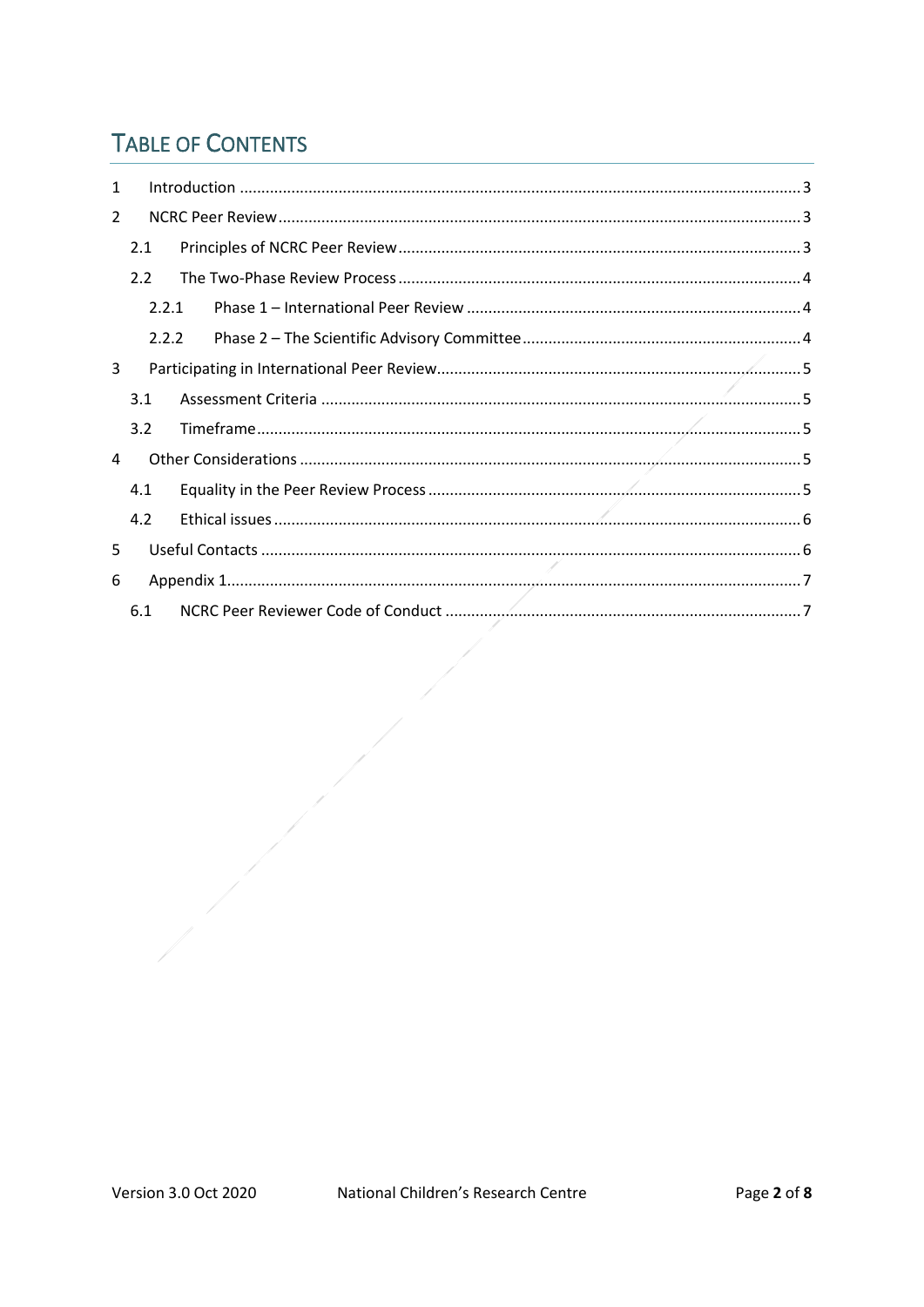# <span id="page-2-0"></span>1 INTRODUCTION

Established to improve the lives and health of children through research, for over 50 years th[e National](http://www.nationalchildrensresearchcentre.ie/)  [Children's Research Centre \(NCRC\)](http://www.nationalchildrensresearchcentre.ie/) has been at the heart of paediatric research in Ireland. Based on the grounds of Children's Health Ireland (CHI) at Crumlin, formerly Our Lady's Children's Hospital, Crumlin, the NCRC is the largest paediatric research centre in the country. The NCRC is a registered charity funded by donations to the [Children's Health Foundation](https://cmrf.org/) (formally the Children's Medical and Research Foundation).

The purpose of the NCRC is to enable, grow, and sustain a paediatric research community in Ireland and we do this by providing a framework of supports around which research and researchers can flourish.

*Our Vision: To be the National Centre for paediatric research and research education in Ireland, and to be recognised nationally and internationally for the quality of our research, our contribution to the advancement of paediatric medicine, and as a driver of the global paediatric research agenda.* 

*Our Mission: To support internationally competitive, high quality research that has a real and lasting impact on child heal* 

Through our competitive research grants, state of the art laboratory, and Children's Clinical Research Unit, we facilitate the conduct of high-quality research by academic researchers, clinicians, nurses, and allied health care professionals working in paediatrics.

While the NCRC funds research across the clinical spectrum, priority is given to a number of key areas in child health. These include cardiology and vascular biology, childhood cancer, and immunity and infection.

The NCRC currently provides two basic type of awards for which International Peer Review is sought:

- The Paediatric Research Project Grant, which supports clinical and translational research projects for up to 3 years.
- The Clinical Research Fellowship, which supports clinicians, nurse and allied health professionals interested in pursuing a PhD, MD, or MSc in paediatric medicine.

## <span id="page-2-1"></span>2 NCRC PFFR REVIEW

The NCRC offer substantive support through a range of competitive funding schemes, all of which are assessed and reviewed in accordance with international best practice to ensure quality. The cornerstone of this process, which is managed by the NCRC, is international peer review. Effective international peer review of research underpins the NCRC's core values of independence, integrity, competition, excellence, and value for money.

#### <span id="page-2-2"></span>2.1 PRINCIPLES OF NCRC PEER REVIEW

Peer review at the NCRC is governed by three fundamental principles: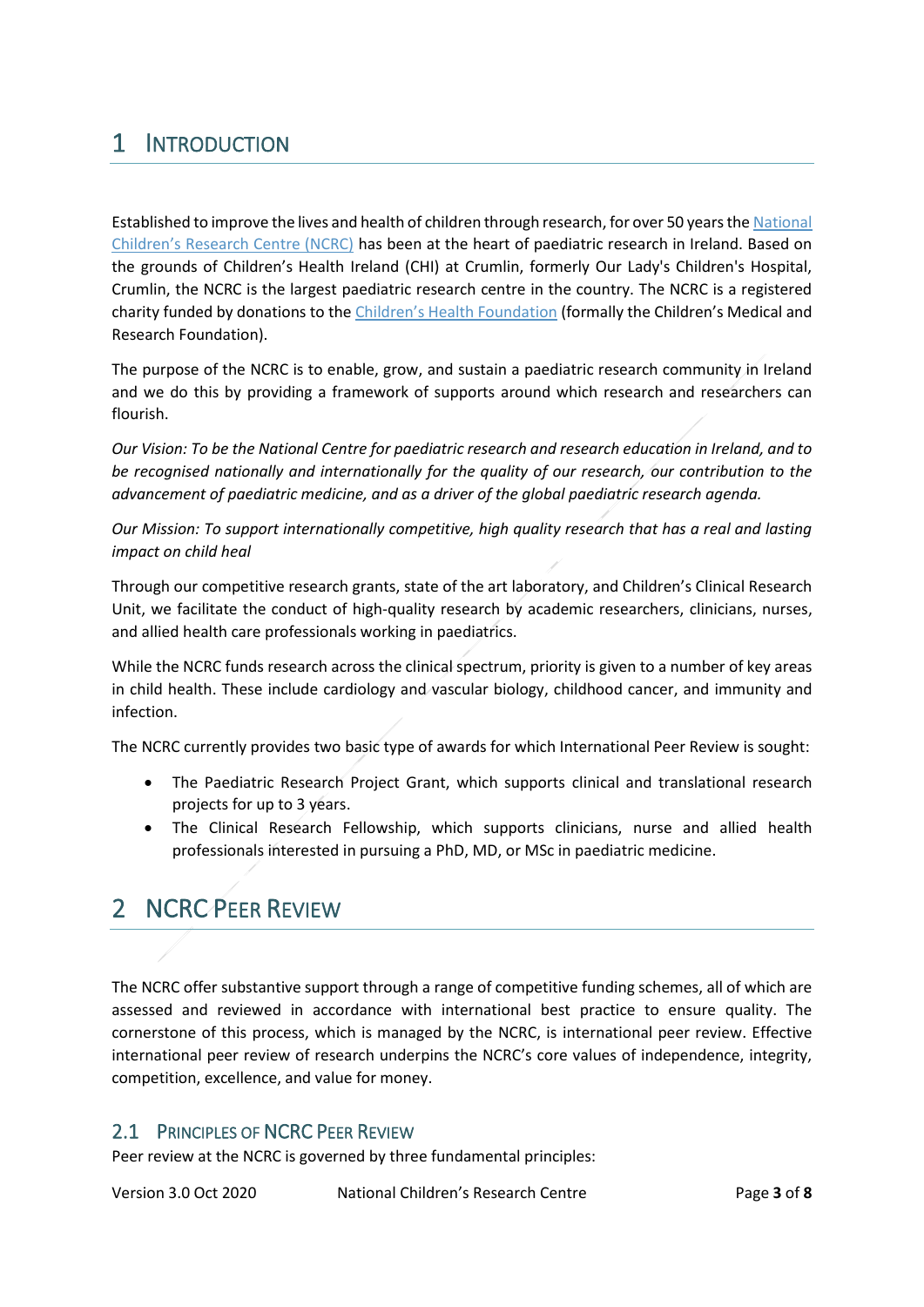- Anonymity To support the open and honest exchange of views, reviewers' identities are never shared with applicants;
- Confidentiality To ensure that the sensitive information provided in the application form is protected appropriately, reviewers, by agreeing the *[Peer Reviewer Code of Conduct](#page-6-0)*, commit to abide by our confidentiality policy;
- Integrity The integrity of the peer review process is of paramount importance. The personal interests of a reviewer must never influence the outcome, and the reviewers must comply with our policy on the declaration of interests (Please see *[Appendix 1 Peer Reviewer Code of](#page-6-0)  [Conduct](#page-6-0)*)

## <span id="page-3-0"></span>2.2 THE TWO-PHASE REVIEW PROCESS

#### <span id="page-3-1"></span>2.2.1 Phase 1 – International Peer Review

To ensure that only the highest quality research is funded, all eligible applications are subjected to independent, international peer review. Experts, each with a significant international reputation in a suitable field of research, are invited by the NCRC to review each application. A minimum of three reviewers are required per application, and in order to proceed for consideration by the NCRC Scientific Advisory Committee, they must receive an average score of 70%.

The assessment process is anonymous and confidential. In addition, reviewers are asked to declare any potential conflicts of interests prior to assessing an application (Please see *[2.1 Principles of NCRC](#page-4-3)  [Peer Review](#page-4-3)*).

#### <span id="page-3-2"></span>2.2.2 Phase 2 – The Scientific Advisory Committee

The second stage of the review process is an assessment of the highest ranked internationally peer reviewed applications by the [Scientific Advisory Committee \(SAC\).](http://www.nationalchildrensresearchcentre.ie/our-team/scientific-advisory-committee/) This committee provides an expert, constructive, and objective critique of the applications under consideration. Applications are judged based on defined criteria, including:

- compliance with NCRC priorities, and alignment with the NCRC strategy,
- whether the application meets the full requirements and objectives of the funding call, and
- the applicant(s) track record from previous grants.

For the Paediatric Research Project Grant, the applicant(s) also have the right to respond to peer reviewer comments, and this is considered by the SAC. Please note that while applicants to this scheme will be given the opportunity to respond to reviewers' comments, reviewers' identities will **never** be shared with applicants.

In the case of the Clinical Research Fellowship scheme, the review process involves an interview with the candidate by members of the SAC, as this award is a personal fellowship.

Following SAC review, the projects are ranked, with the highest-ranking projects recommended for funding to the NCRC Board. The most significant contribution to this ranking is the external peer reviewer's score.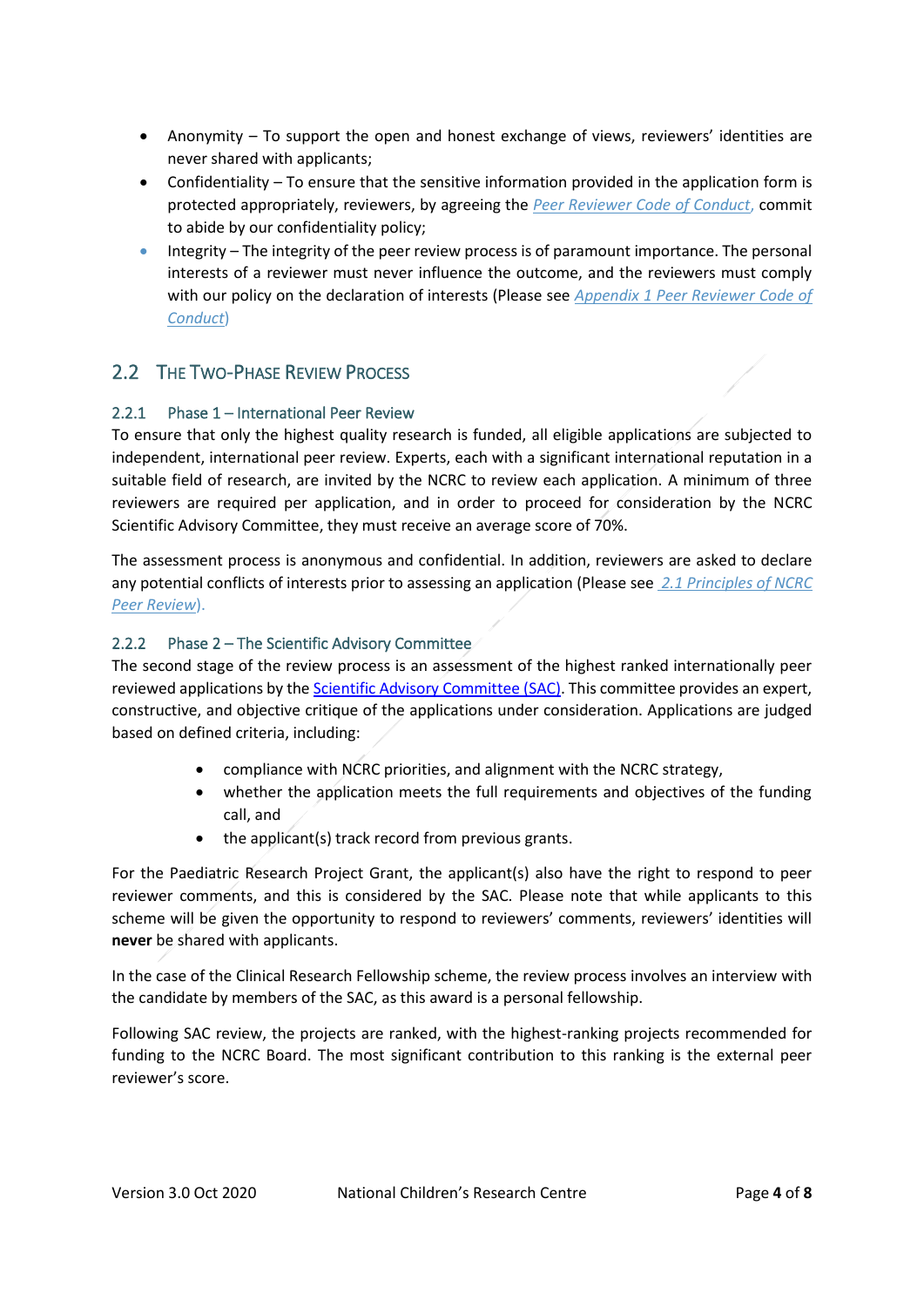<span id="page-4-0"></span>You will receive an email inviting you to participate in the NCRC international peer review process. This email will contain high-level information regarding the application to be reviewed, together with a link which you will be asked to follow. This link will bring you directly to the NCRC Reviewer Portal, and from here you will be able to view a summary of the application together with key information regarding the applicant team. You will also be able to accept the invitation, reject the invitation, or tentatively accept the invitation from the Reviewer Portal. With regards the latter, this allows you the indicate that you may be willing to accept the invitation to review the application, but that you do have some concerns; if this option is chosen, a member of the research grants team will be in contact with you to discuss options. If you accept the invitation and confirm, via a checkbox, that you are not aware of any potential conflicts of interest that would preclude your participation in the review process, you will then receive a second email containing a link to both the full application form and our short online application assessment form.

## <span id="page-4-1"></span>3.1 ASSESSMENT CRITERIA

Each of the funding schemes we operate will have a unique set of assessment criteria. Further information on the criteria for the scheme you have been asked to review will be provided.

In general, the assessment of all our research proposals will be based on the following core criteria:

- the scientific excellence of the research plan,
- the strength of the research team,
- whether the proposal represents value for money,
- the communication and dissemination plan, and
- the potential for consolidation and growth.

## <span id="page-4-2"></span>3.2 TIMEFRAME

You will be given approximately 4 weeks to complete your review. If you cannot complete your review in the suggested timeframe, please contact us at  $grants@ncrc.ie$  immediately so that we can discuss an extension, or consider another reviewer.

# <span id="page-4-3"></span>4 OTHER CONSIDERATIONS

## <span id="page-4-4"></span>4.1 EQUALITY IN THE PEER REVIEW PROCESS

The NCRC is committed to ensuring that our processes are fair, and do not discriminate against any groups. Further to this, we ask reviewers to be aware of the potential for unconscious bias<sup>1</sup> to impact on their assessments.

<sup>&</sup>lt;sup>11</sup> If you are interested in learning more about unconscious bias, please see **this short video** created by the **Royal Society** aimed at raising awareness of potential biases that can arise when making judgements or decisions.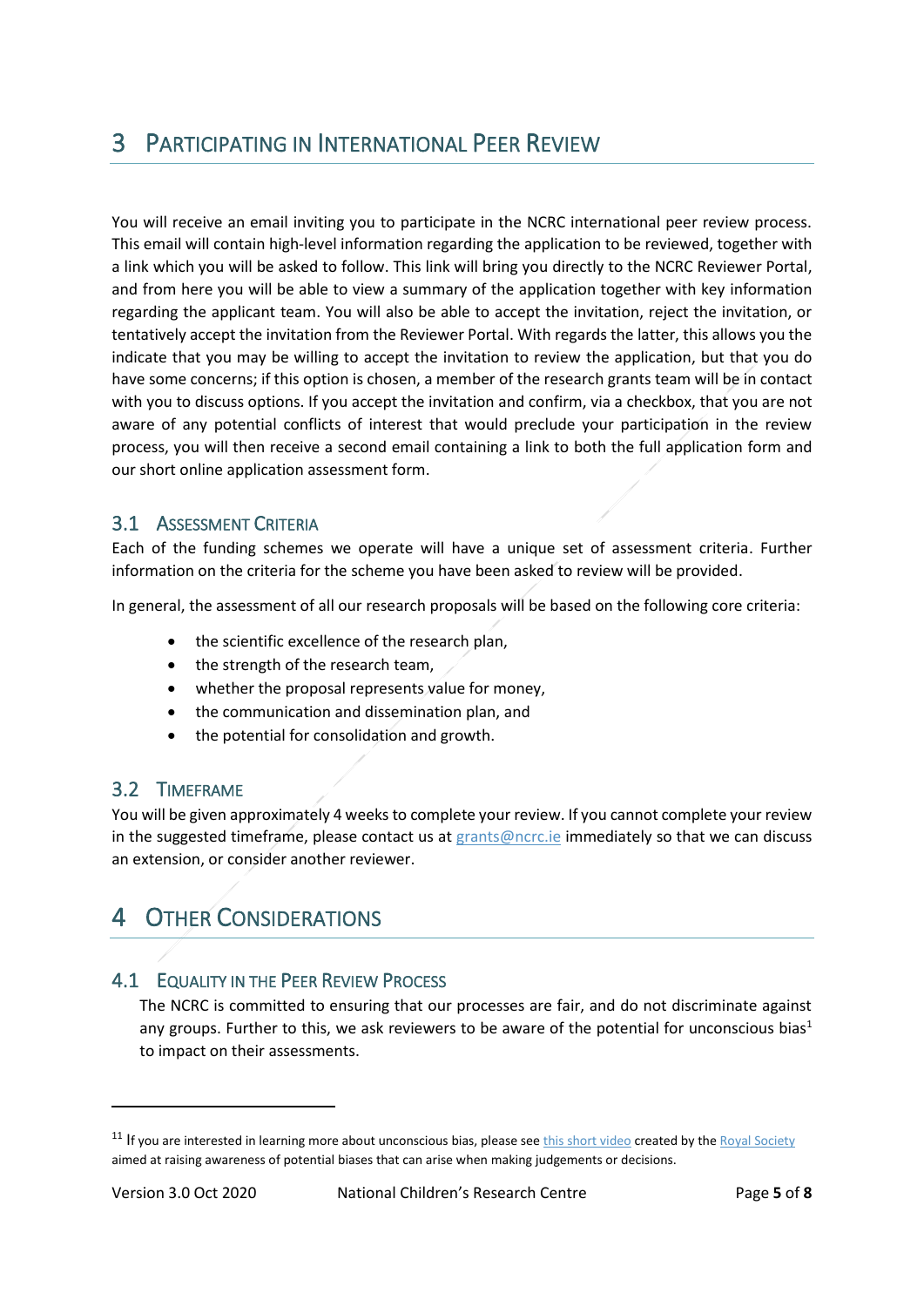#### <span id="page-5-0"></span>4.2 ETHICAL ISSUES

Research funded through the NCRC must adhere to the highest ethical standards, and independent ethical approval is required for all research involving human participants, human material, or animals. While independent ethical review is a condition of funding for our applicants, we do ask that if reviewers believe that there are ethical issues around a proposal that have not been adequately addressed, that they raise these in their review.

# <span id="page-5-1"></span>5 USEFUL CONTACTS

If you have any queries about the review process, please contact

Dr Karl Egan Research Grants Manager National Children's Research Centre E: [grants@ncrc.ie](mailto:grants@ncrc.ie)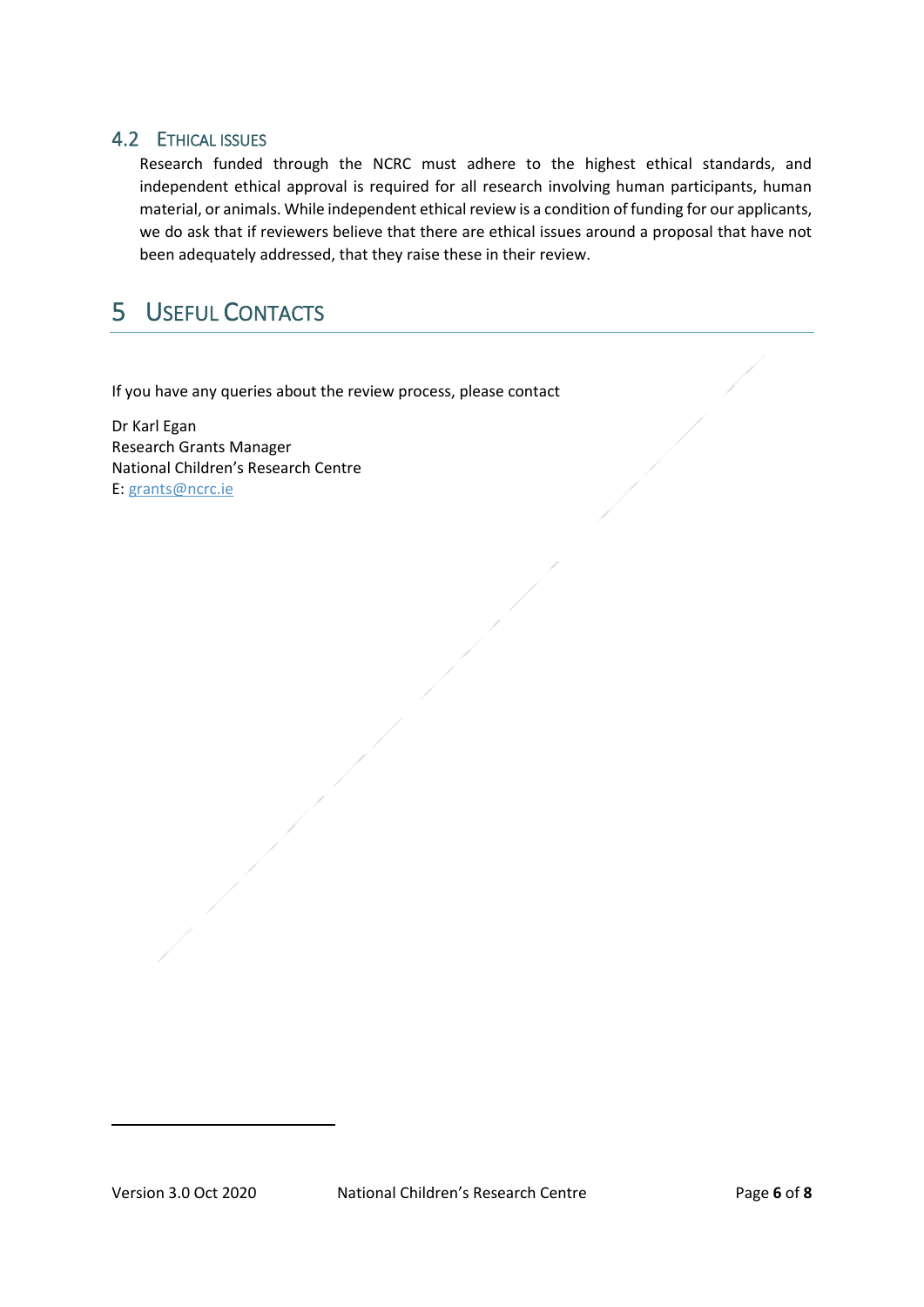## <span id="page-6-1"></span><span id="page-6-0"></span>6.1 NCRC PEER REVIEWER CODE OF CONDUCT

#### Background

The mission of the National Children's Research Centre (NCRC) is to support internationally competitive, high quality research that has a real and lasting impact on child health. Central to this is our commitment to ensuring that all funding applications are evaluated on a fair, equitable and timely basis. Effective peer review of research underpins the NCRC's evaluation process and ensures that proposals are scrutinised by experts who specialise in the areas of research covered in the proposal. Peer reviewers are chosen independently by the NCRC based on their expertise, international publication record, and scientific and/or clinical reputation.

#### Code of Conduct

- 1. Peer reviewers engaged by the NCRC are required to operate in a confidential and independent manner. By agreeing to this Code of Conduct, peer reviewers commit to:
	- a. keep strictly confidential all aspects of the proposal, including any ideas, concepts or unpublished data that may be contained within.
	- b. refrain from delegating or sub-contracting the assessment, or any part thereof, to their graduate students, postdoctoral researchers, research associates, or any third parties.
	- c. respect the intellectual property of the applicants, and to refrain from appropriating any ideas, concepts or unpublished data contained within the proposal.
	- d. keep confidential the name of the applicant(s) and the contents of their evaluation.
	- e. refrain from discussing any aspect of the scoring or assessment process with the applicant(s) or any of their colleagues.
- 2. The integrity of the peer review process is of paramount importance. The personal interests of a reviewer must never influence the outcome, and the reviewers must declare any **potential conflicts of interest** prior to carrying out any assessments. A conflict of interest will be deemed to exist if
	- a. the peer reviewer is, or has been, involved in a collaboration with the applicant.
	- b. the peer reviewer has supervised, or been supervised by, the applicant in the last 5 years.
	- c. the peer reviewer has a personal relationship with the applicant.
	- d. the peer reviewer has a financial interest in organisations involved in, or likely to benefit from, the proposed research.
	- e. the peer reviewer is aware of any other reason as to why they might be unable to provide a fair and impartial review.

*If a peer reviewer is in doubt as to whether there is a conflict of interests, they should contact the NCRC at [grant@ncrc.ie](mailto:grant@ncrc.ie) as soon as possible.*

3. Peer reviewers must only agree to evaluate proposals for which they have the necessary expertise to provide a fair and comprehensive assessment.